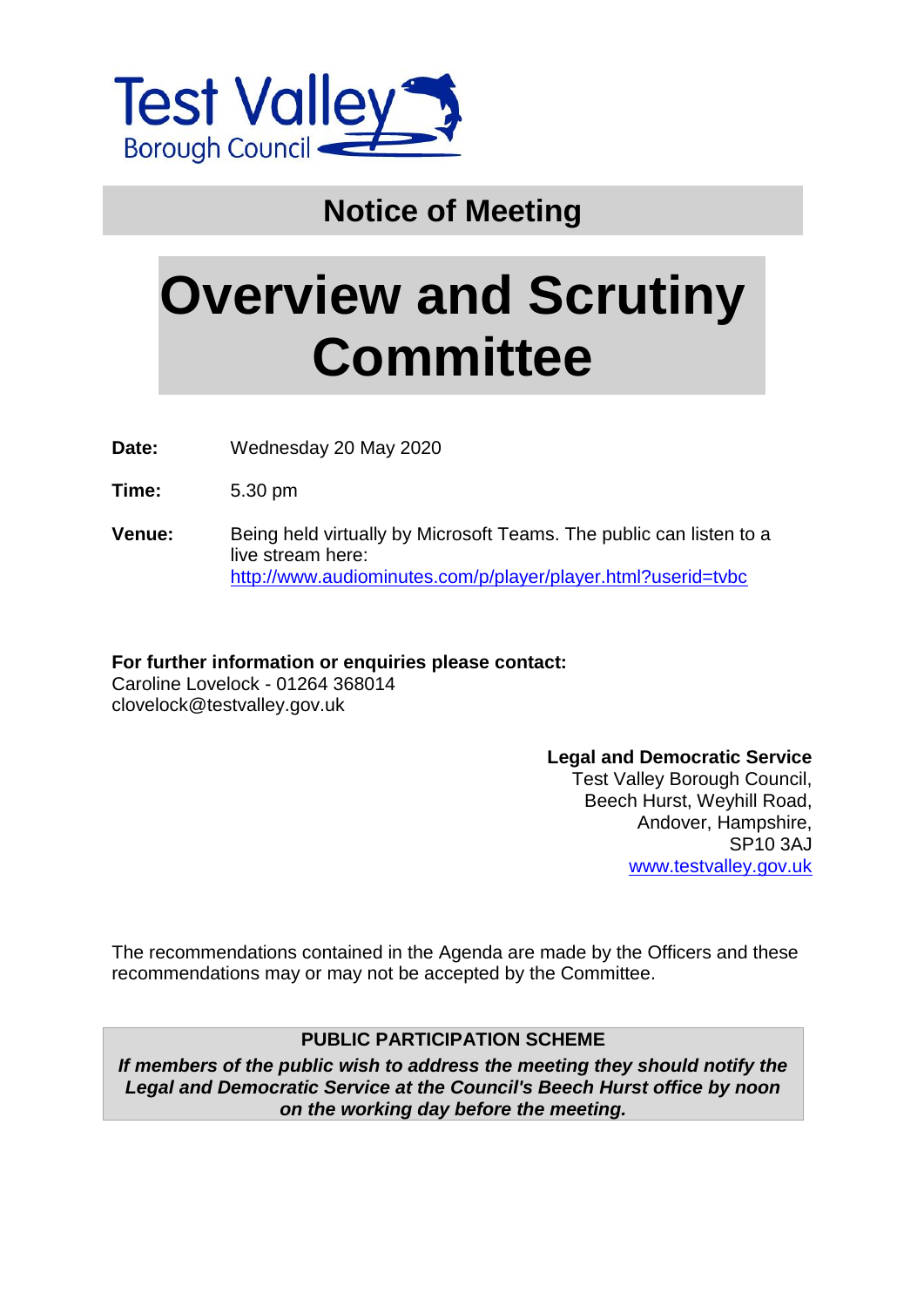#### **Membership of Overview and Scrutiny Committee**

#### **MEMBER WARD**

| Councillor Z Brooks (Chairman)     | Andover Millway        |
|------------------------------------|------------------------|
| <b>Councillor G Bailey</b>         | <b>Blackwater</b>      |
| <b>Councillor D Baverstock</b>     | <b>Romsey Cupernh</b>  |
| <b>Councillor C Borg-Neal</b>      | <b>Andover Harrowa</b> |
| <b>Councillor T Burley</b>         | <b>Andover Harrowa</b> |
| <b>Councillor D Coole</b>          | Anna                   |
| <b>Councillor C Dowden</b>         | North Baddesley        |
| <b>Councillor A Finlay</b>         | Chilworth, Nurslir     |
| <b>Councillor N Gwynne</b>         | <b>Romsey Cupernh</b>  |
| <b>Councillor K Hamilton</b>       | <b>Andover Harrowa</b> |
| <b>Councillor V Harber</b>         | Andover St Mary'       |
| Councillor N Lodge (Vice-Chairman) | <b>Andover Downlar</b> |
| <b>Councillor N Matthews</b>       | <b>Andover Romans</b>  |
| <b>Councillor K North</b>          | <b>Andover Romans</b>  |
| <b>Councillor J Parker</b>         | <b>Romsey Tadburn</b>  |
| <b>Councillor R Rowles</b>         | <b>Andover Winton</b>  |
| <b>Councillor A Ward</b>           | <b>Mid Test</b>        |
| <b>Councillor A Warnes</b>         | North Baddesley        |

Andover Millway **Blackwater** Romsey Cupernham Andover Harroway Andover Harroway North Baddesley Chilworth, Nursling & Rownhams Romsey Cupernham Andover Harroway Andover St Mary's Andover Downlands Andover Romans Andover Romans Romsey Tadburn **Andover Winton** Mid Test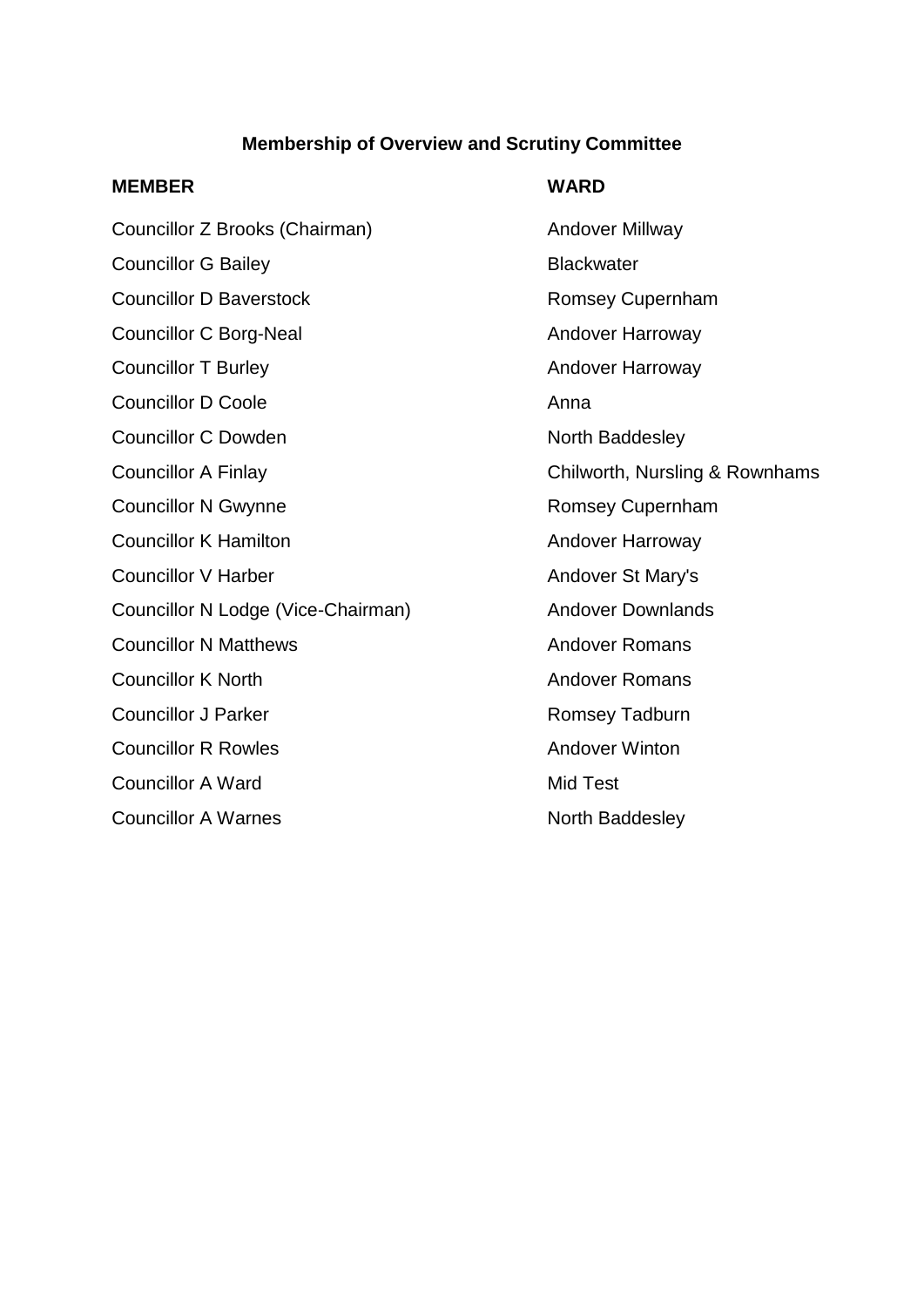#### **Overview and Scrutiny Committee**

Wednesday 20 May 2020

### **AGENDA**

#### **The order of these items may change as a result of members of the public wishing to speak**

#### **1 Apologies**

#### **2 Appointment of Vice Chairman**

To appoint a Vice-Chairman until the first meeting of Annual Council in 2021.

- **3 Public Participation**
- **4 Declarations of Interest**
- **5 Urgent Items**
- **6 Minutes of the meeting held on 18 March 2020**
- **7 Call in Items**
- **8 Urgent decisions taken since last meeting**
- **9 Appointment to Audit and Budget Panels**

To appoint members to the Audit and Budget Panels.

#### **10 Updates on Panels**

Lead Members to update the Committee on the progress of their Panels (10 minutes)

#### **11 Corporate Action Plan 5 - 6**

A presentation by The Leader on the Corporate Action Plan (30 minutes).